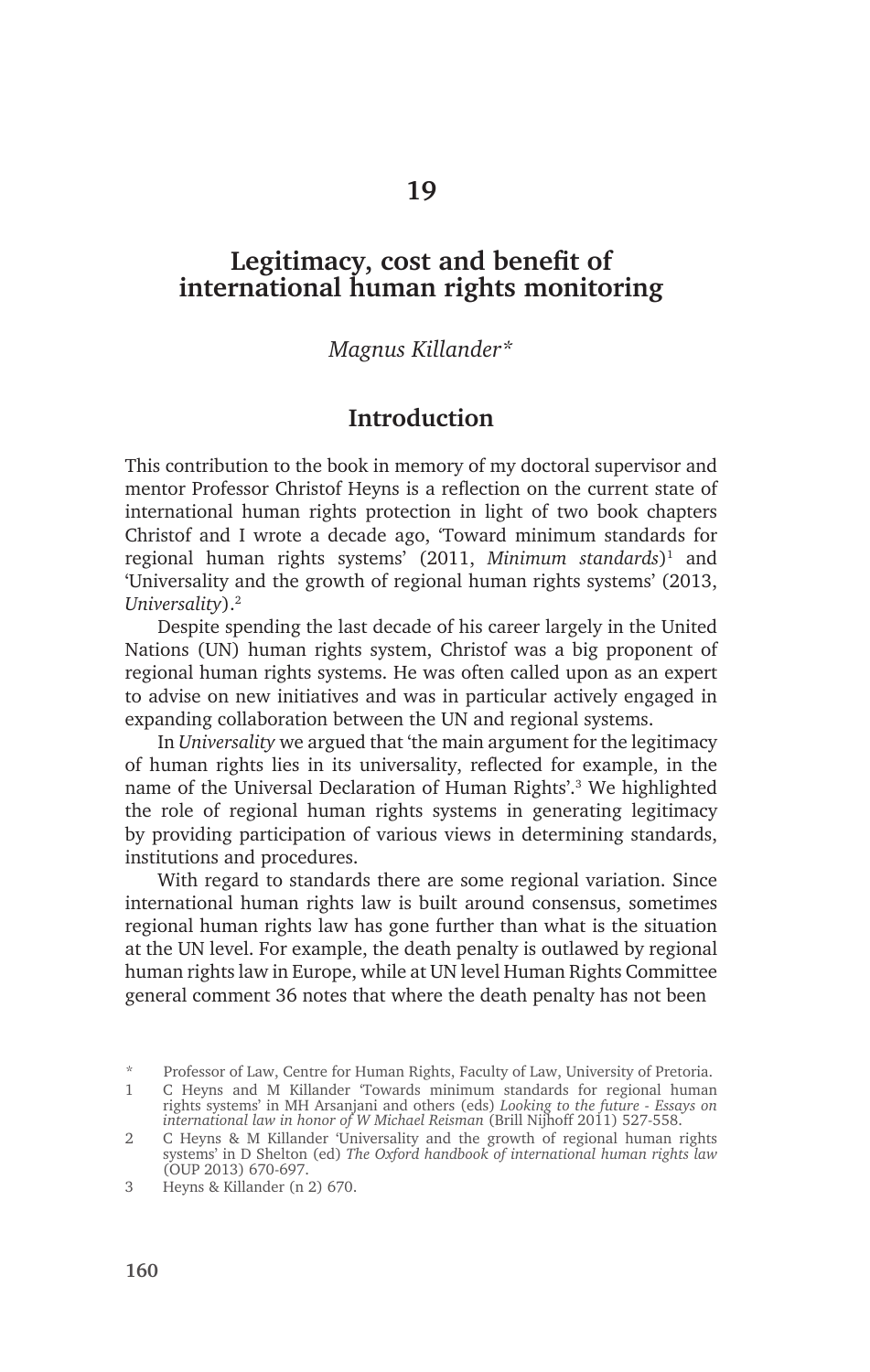abolished it ' must not be applied except for the most serious crimes, and then only in the most exceptional cases and under the strictest limits.'4 Child marriage is outlawed by regional human rights law in Africa,<sup>5</sup> while there is no similar treaty provisions in the UN human rights system.6

Institutions and procedures also differ. In *Minimum standards* we set out common features and best practices among the regional human rights systems of Africa, the Americas and Europe and applied the proposed minimum standards we came up with to the fledgling human rights system of the Association of South East Asian Nations (ASEAN) and the Arab League.

In this chapter I link the legitimacy discussion in *Universality* to themes we discussed in *Minimum standards,* such as membership of inter-governmental organisations (IGOs), membership of monitoring bodies, supervision of implementation of judgments and available resources. I also attempt to link resources allocation to a modest attempt at a cost and benefit analysis of international human rights monitoring.

While the focus in *Universality* and *Minimum standards* was regional protection of human rights, in this chapter I consider the UN human rights system in addition to the three main regional human rights systems under the African Union (AU), the Council of Europe (CoE) and the Organization of American States (OAS). The important role of the European Union (EU) and the Organisation of Security and Cooperation in Europe (OSCE), with a geographical scope that includes the former Soviet republics in Central Asia, and sub-regional organisations in Africa such as the Economic Community of West African States (ECOWAS) and the East African Community (EAC) must also be noted. Reference is made to the practices of these organisations where relevant in the chapter. Other regional organisations of relevance with fledgling human rights organs include the ASEAN with its Inter-Governmental Commission on Human Rights. Not all inter-governmental organisation are based on geographic proximity. The League of Arab States is a language-based organisation, which was established already in 1945 but only has a fledgling human rights system with a Arab Human Rights Committee and a yet to be established Arab Court of Human Rights, for which the League adopted a statute in 2014. There are also intergovernmental organisations which are largely built on colonial links such as the Commonwealth, mainly consisting of former British colonies,

<sup>4</sup> UN Human Rights Committee General Comment 36 (2018) para 5.

<sup>5</sup> African Charter on the Rights and Welfare of the Child art 21(2); Protocol to the African Charter on Human and Peoples' Rights on the Rights of Women in Africa art 18.

<sup>6</sup> However, see Joint general recommendation 31 of the Committee on the Elimination of Discrimination against Women/General Comment 18 of the Committee on the Rights of the Child on harmful practices (2014).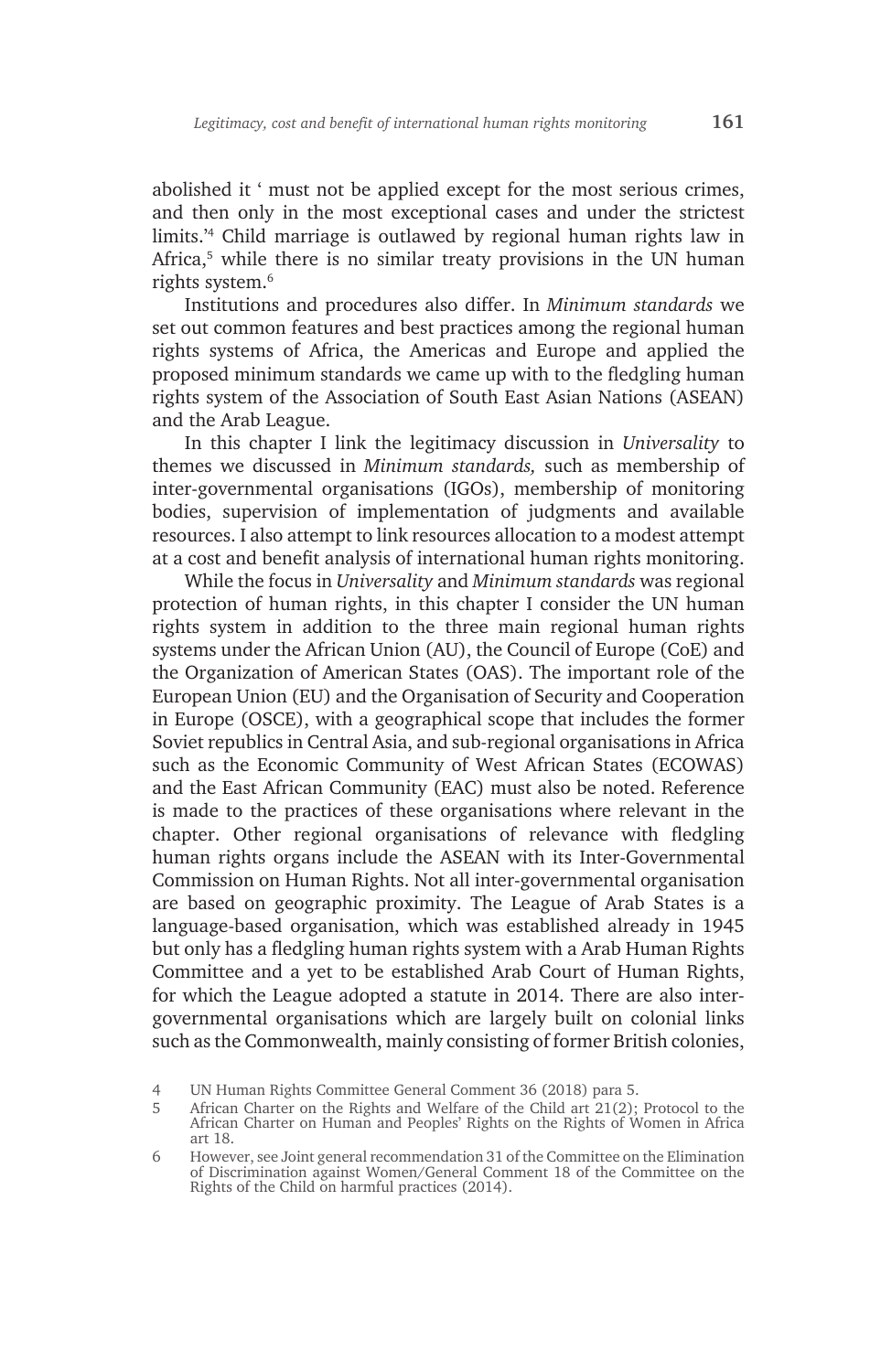and the Francophonie. Finally we have religious-based organisations such as the Organisation of Islamic Cooperation, which established the Independent Permanent Human Rights Commission in 2011.

This chapter starts with an overview of participation of states in intergovernmental organisations before considering the composition of monitoring bodies. It then considers the role of monitoring bodies in interpreting human rights instruments before considering the issue of implementation and impact. It finally discusses financial resources allocated for international human rights monitoring.

## **State participation**

International law is built on the consent of states. Without state participation no human rights system can function effectively. In *Minimum standards* we proposed that '[m]embership of the IGO should be conditioned upon observance of human rights and democracy criteria, in terms of the admission and possible expulsion of member states or lesser forms of sanction.'7 In this section I explore membership criteria of the UN and regional IGOs as well as the potential sanctions IGOs may impose against member states. I also discuss how states have broken loose from the human rights supervisory system.

The UN has a near universal membership. According to article 4 of the UN Charter, membership of the organisation is open to 'peaceloving states which accept the obligations contained in the present Charter, and in the judgment of the Organization, are able and willing to carry out these obligations'. In practice widely recognised new states have automatically been granted UN membership, whether 'peaceloving' or not. A newly formed state may fail to gain membership of the UN because the state of which it used to form part maintains that it still form parts of its territory and other states are not interested in changing the *status quo*. Taiwan, Kosovo and Somaliland are examples of *de facto* states which are not members of the UN, nor of regional intergovernmental organisations. No state has ever been expelled from the UN.

The AU has a member, the Sahrawi Arab Democratic Republic (Western Sahara), which is not a member of the UN. When Western Sahara was admitted as a member of the OAU in 1984, Morocco left the continental organisation. Morocco was allowed to re-join the AU in 2017, even though Western Sahara remains occupied by Morocco. Although readmitting Morocco was questioned by some AU member states,<sup>8</sup> its readmittance is in line with the AU Constitutive Act having

<sup>7</sup> Heyns & Killander (n 1) 544.

<sup>8</sup> S Allison 'Analysis: Morocco's big African Union win comes at the expense of Western Sahara and South Africa', *Daily Maverick*, 31 January 2017, https://www.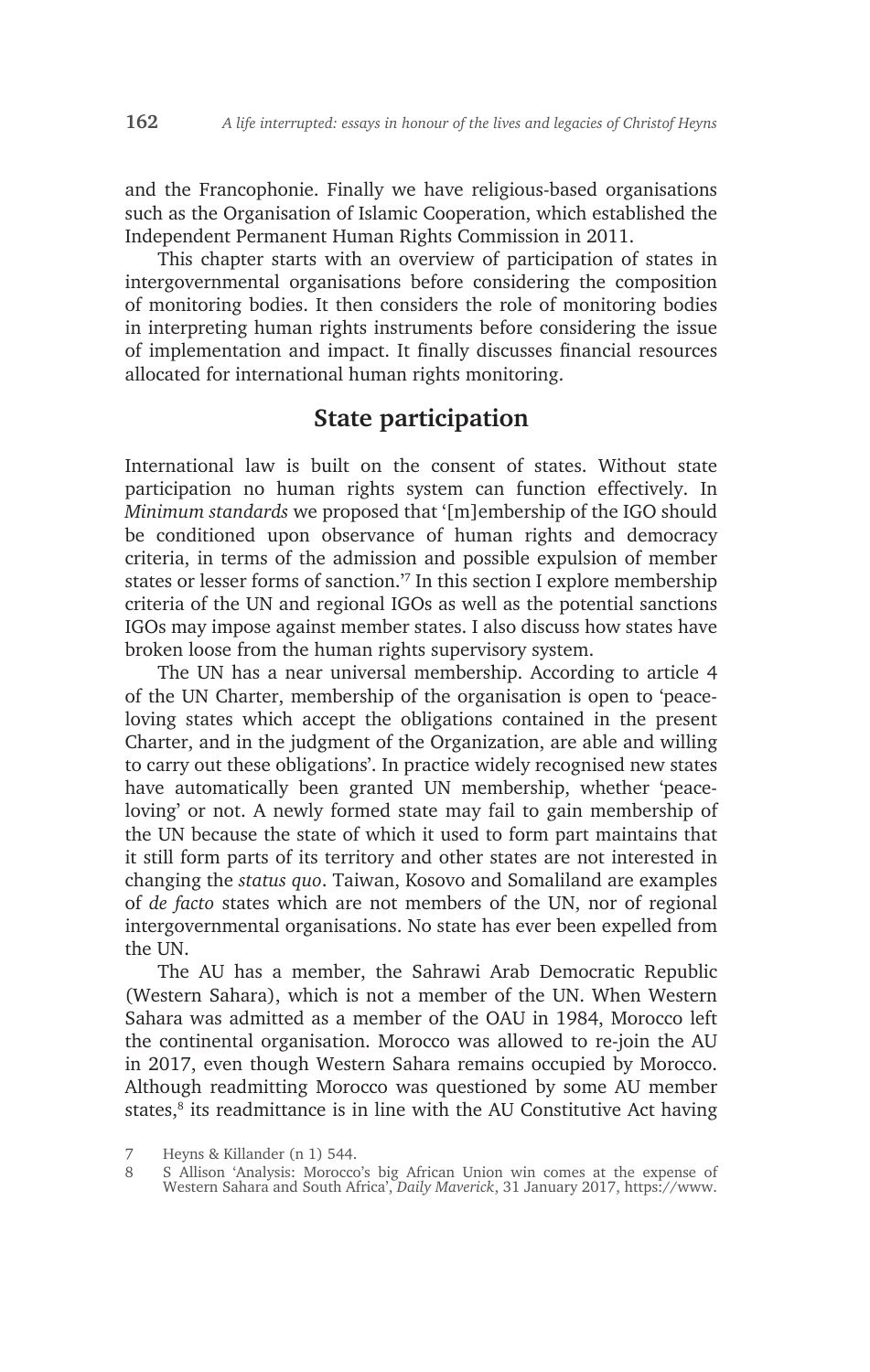no membership criteria apart from a state being African.9 No state has ever been expelled from the OAU/AU, but suspension of membership due to non-payment of financial contributions and as a result of military coups have been common. Thus, in 2021 Mali, Guinea and Sudan were suspended from the AU following military coups.10 Sudan had previously been suspended from the AU from June to September 2019, following the toppling of President al-Bashir.

The OAS Charter only provides for 'independence' as a criteria for membership. All states in the Americas are members of the OAS. However, article 9 of the OAS Charter provides for suspension of states where a democratically elected government has been overthrown by force. Honduras was suspended from the OAS from 2009 to 2011 following a military coup. A 1962 suspension of Cuba from the Organization of American States was revoked in 2009.11

Article 3 of the CoE Statute provides:

Every member of the Council of Europe must accept the principles of the rule of law and of the enjoyment by all persons within its jurisdiction of human rights and fundamental freedoms, and collaborate sincerely and effectively in the realisation of the aim of the Council as specified in Chapter I.

Membership is by invitation. Almost all European states are members, although Belarus and Kosovo have not been invited to join the organisation. In the case of Belarus, the failure of the state to live up to minimal protection of human rights standards, and its retention of the death penalty, is the reason for non-membership. Not all CoE member states have recognised Kosovo as an independent state. The CoE Committee of Ministers can suspend member states in cases of serious violations of article 3. A member state can then withdraw or the Committee of Ministers can expel the state if the violation persist. Greece withdrew its membership after a military coup in 1967 and was readmitted when democracy returned. No state has been suspended from the CoE but in 2014 the Parliamentary Assembly of the CoE suspended the voting rights of the Russian delegation.<sup>12</sup> The Russian reaction to the suspension was to not pay its fees to the CoE.13

dailymaverick.co.za/article/2017-01-31-analysis-moroccos-big-african-union-wincomes-at-the-expense-of-western-sahara-and-south-africa/ (accessed 23 November 2021).

<sup>9</sup> AU Constitutive Act art 29.

<sup>10</sup> P Fabricius 'African coups are making a comeback' *ISS Today* 15 October 2021 https://issafrica.org/iss-today/african-coups-are-making-a-comeback (accessed 23 November 2021).

<sup>11</sup> Heyns & Killander (n 1) 531-532.

<sup>12</sup> G Reilhac 'Council of Europe readmits Russia, five years after suspension over Crimea', *Reuters,* 25 June 2019, https://www.reuters.com/article/us-europe-rightscouncil-russia-idUSKCN1TQ1VL (accessed 24 November 2021).

<sup>13</sup> Netherlands Helsiniki Committee 'Russia's Continuation in the Council of Europe: Challenges and Chances for Human Rights', 23 December 2019, https://www. nhc.nl/russia-and-council-of-europe-challenges-chances/ (accessed 23 November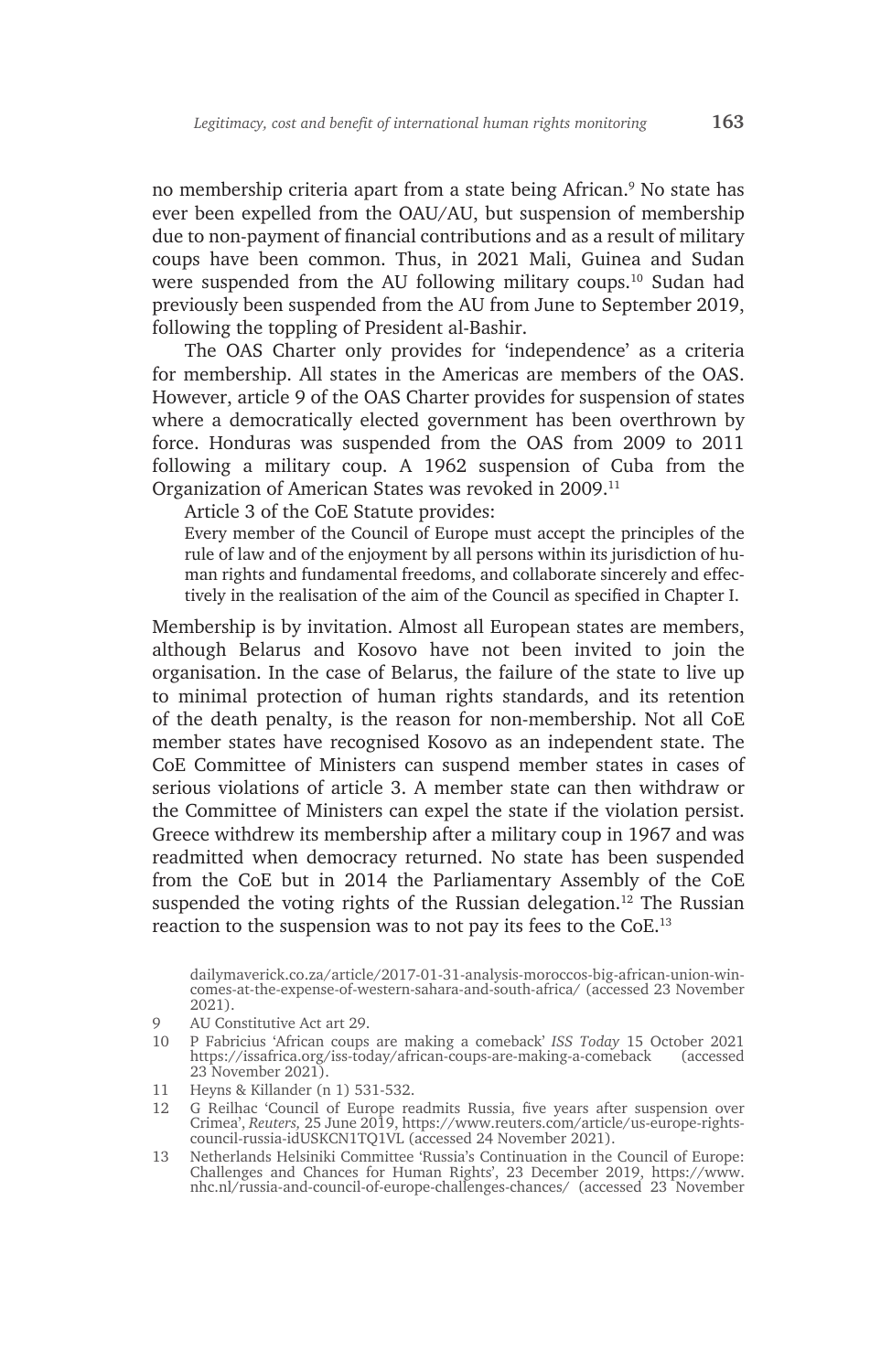The EU has an elaborate process for prospective members which include measuring progress in relation to rule of law developments before membership negotiations start. The EU may also take action against existing members that fail to adhere to agreed principles. In recent years there has been much discussion around the failure of Hungary and Poland to adhere to basic democratic principles. However, actions such as limiting economic transfers could backfire as sanctioned member states could in turn exercise their veto over important policy developments.

The Commonwealth is an intergovernmental organisation made up mainly of former British colonies. Four member states have been suspended: Nigeria (1995-99), Pakistan (1999-2004, 2007-2008), Fiji (2000-01, 2006-2014), and Zimbabwe (2002-03).14 Zimbabwe left the Commonwealth in December 2003.

For the first time in its history, ASEAN took action against one of its member states when the southeast-Asian bloc banned the military leader of Myanmar from attending the ASEAN summit in October 2021 for failure of implementing a plan agreed with ASEAN leaders in April 2021 for a 'peaceful solution in the interests of the people' following the military coup in February 2021.15

Separate from their membership of the intergovernmental organisation, states become members of treaties adopted by the organisation, including human rights treaties and sign up to be monitored by human rights bodies established under such treaties. States have committed themselves to normative instruments more widely than to optional mechanisms put in place to monitor their implementation. For example, there are 173 state parties to the International Covenant on Civil and Political Rights (ICCPR), but only 116 states are party to the Optional Protocol to the ICCPR, which allows individuals to submit complaints to the Human Rights Committee alleging violations of the ICCPR after exhaustion of local remedies. North Korea sent a notification of withdrawal from the ICCPR in 1997, leading to the Human Rights Committee issuing general comment 26 stating that withdrawal from the ICCPR is not possible.16 Following cases finding violations in relation to

16 E Evatt 'Democratic People's Republic of Korea and the ICCPR: denunciation as an exercise of the right of self-defence' (1999) 5(1) *Australian Journal of Human Rights* 215; LR Helfer 'Terminating treaties' in DB Hollis (ed) *The Oxford guide to treaties*

<sup>2021).</sup>

<sup>14</sup> Commonwealth Network 'Withdrawals and suspension' https://www.common wealthofnations.org/commonwealth/commonwealth-membership/withdrawalsand-suspension/ (accessed 23 November 2021).

<sup>15</sup> 'Chairman's statement on the ASEAN leaders' meeting' (2021) https://asean. org/wp-content/uploads/Chairmans-Statement-on-ALM-Five-Point-Consensus-24-April-2021-FINAL-a-1.pdf (accessed 28 October 2021); 'ASEAN summit begins without Myanmar after top general barred https://www.aljazeera.com/ news/2021/10/26/asean-summit-begins-without-myanmar-after-top-generalsexclusion (accessed 28 October 2021).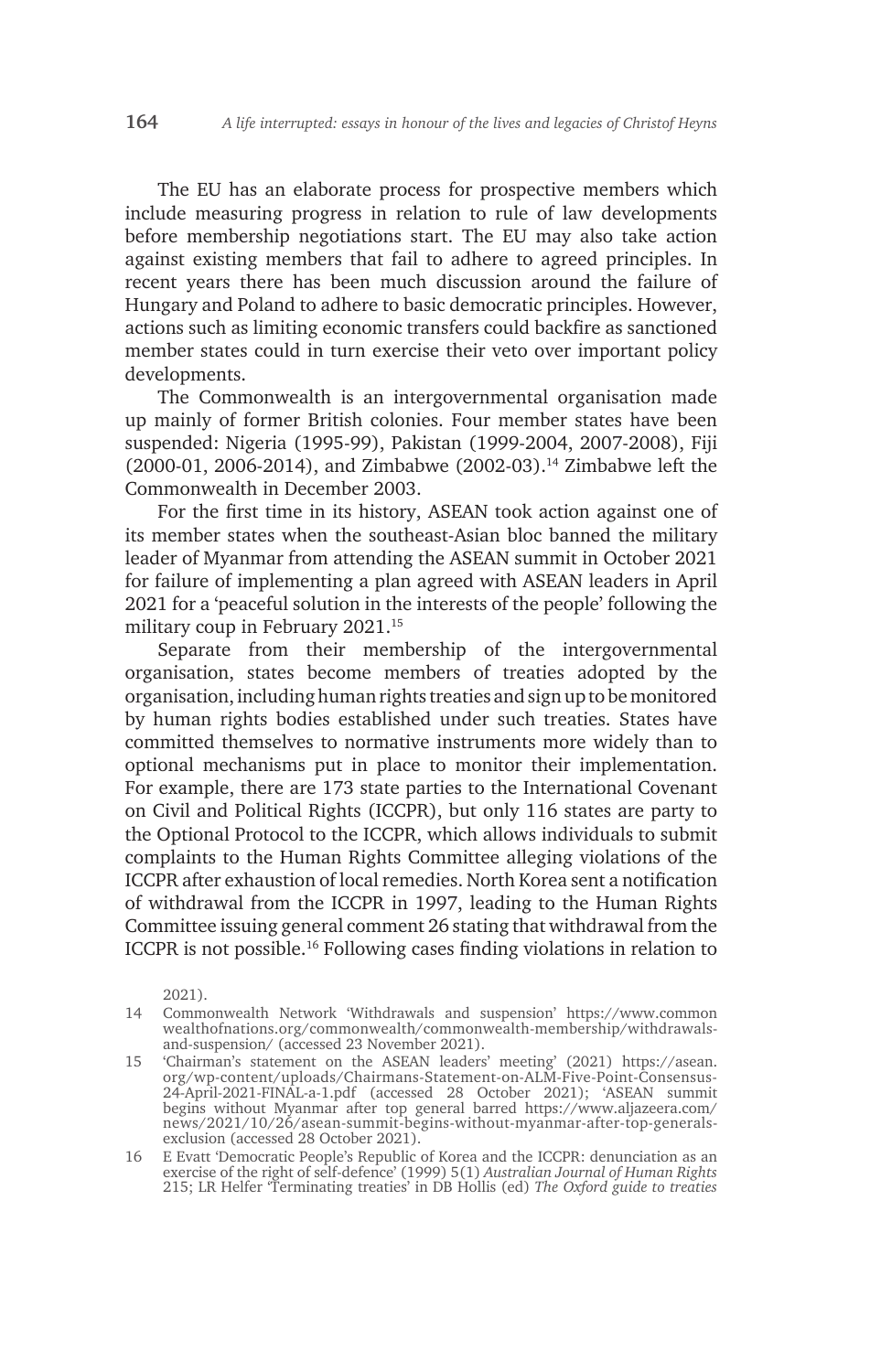the death penalty in Caribbean states by the Human Rights Committee Jamaica, withdrew from the First Optional Protocol to the ICCPR in 1997, Trinidad and Tobago in 1998 and Guyana in 1999. Trinidad and Tobago and Guyana immediately reacceded with reservations to the Optional Protocol while Jamaica remains a non-party to the Protocol, thus no longer allowing for individual complaints to the Human Rights Committee.17

All AU member states except Morocco have ratified the African Charter but only 32 have ratified the Protocol establishing the African human rights court.<sup>18</sup> Of these only eight states have made a declaration under article 34(6) of the Protocol allowing for direct access to the court, after exhaustion of local remedies, which still stands: Burkina Faso, The Gambia, Ghana, Guinea-Bissau, Malawi, Mali, Niger and Tunisia.19 Four other states, Rwanda (2017), Tanzania (2019), Benin (2020) and Côte d'Ivoire (2020), have withdrawn their article 34(6) declarations. In its annual report for 2020 the African Court noted that '[n]ot depositing the Declaration, let alone, withdrawing therefrom, deprives citizens of the ability to seek effective remedies for alleged human rights violations.'20 However, it should be noted that cases against Rwanda and Tanzania can be submitted to the East African Court of Justice (EACJ) and cases against Benin and Côte d'Ivoire to the Court of Justice of the Economic Community of West African States (ECCJ). Cases against six of the eight states which still have article 34(6) declarations in place can also be submitted to the ECOWAS Court. The EACJ and the ECCJ courts even provide access without exhaustion of local remedies, though access to the EACJ is limited in relation to human rights cases and there are a number of procedural hurdles that have been put in place to limit access. These hurdles were put in place as a result of backlash against decisions of the court.<sup>21</sup> However, as opposed to the tribunal of the Southern African Development Community (SADC), the EACJ survived.

The most extreme form of backlash is the dismantling of the existing system for human rights protection, thus removing international protection not only from individuals in countries withdrawing from the

<sup>(</sup>OUP 2012).

<sup>17</sup> N Schiffrin 'Jamaica withdraws the right of individual petition under the International Covenant on Civil and Political Rights' (1998) 92 *American Journal of International Law* 563.

<sup>18</sup> 'The African Court in brief', https://www.african-court.org/wpafc/basicinformation/ (accessed 13 November 2021).

<sup>19</sup> As above.

<sup>20</sup> Activity report of the African Court on Human and Peoples' Rights – 1 January – 31 December 2020 para 40 https://www.african-court.org/wpafc/activity-reportof-the-african-court-on-human-and-peoples-rights-1-january-31-december-2020/ (accessed 12 October 2021).

<sup>21</sup> K Alter, JT Gathii & L Helfer 'Backlash against international courts in West, East and Southern Africa: causes and consequences' (2016) 27 *European Journal of International Law* 293.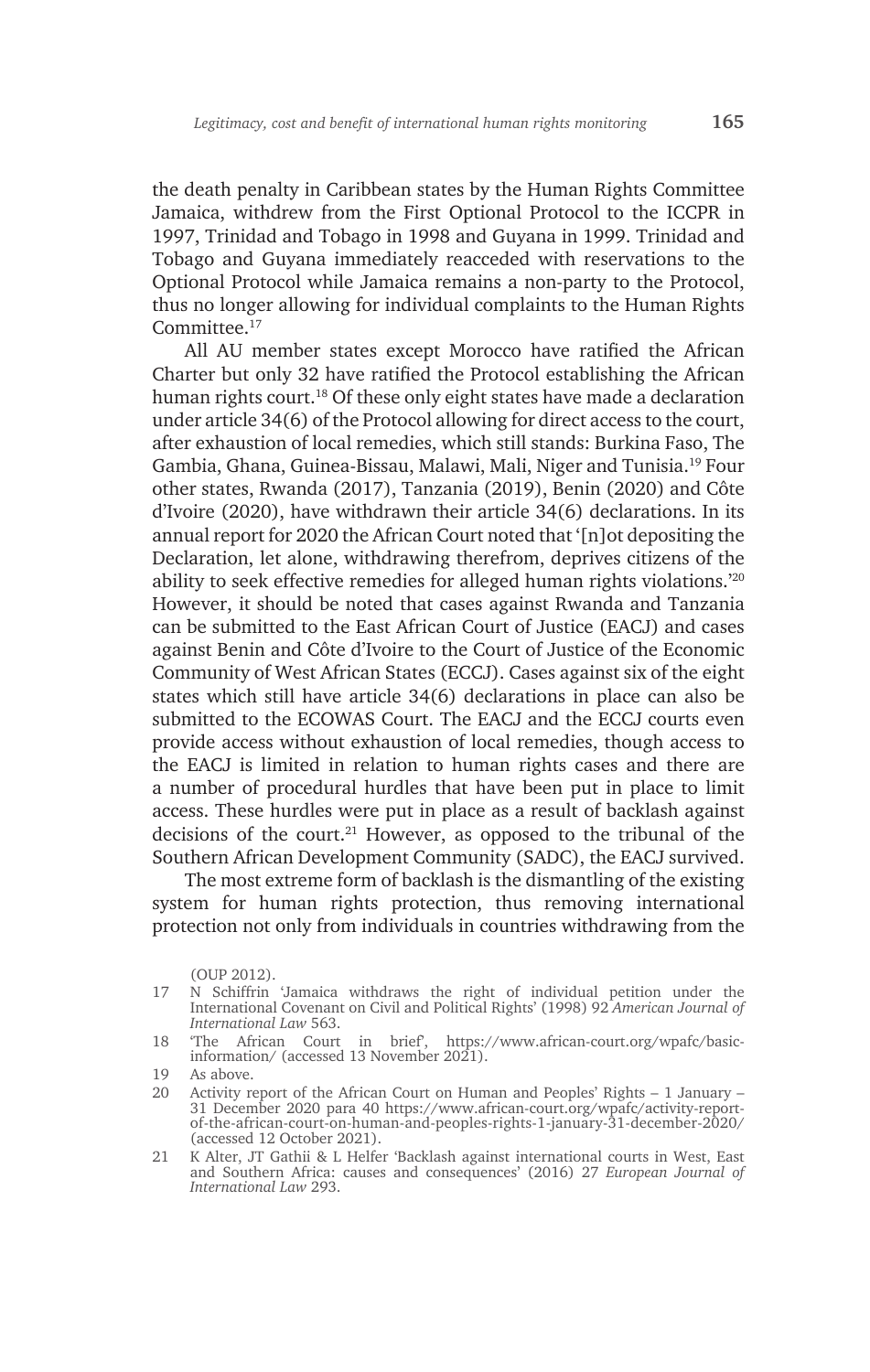system but for everyone belonging to the system. The only example of this so far is the abandonment of the SADC Tribunal in southern Africa following a campaign against it led by Zimbabwe. $22$  It is noticeable that while the African Commission held that removing the Tribunal did not violate the African Charter,<sup>23</sup> national courts in South Africa and Tanzania has held that these two states violated national constitutional law in participating in the dismantling of the Tribunal.<sup>24</sup>

Only 23 of the 35 member states of the OAS are party to the American Convention. The United States, Canada and a number of Caribbean states have never ratified the Convention. Trinidad and Tobago withdrew from the Convention in 1998 and Venezuela in 2013. In 2019 Venezuela's opposition leader deposited an instrument of ratification which was accepted by the OAS but has been rejected by the Inter-American Court which considers Venezuela's withdrawal in 2013 still valid.25 In 2020 the Inter-American Court delivered an advisory opinion dealing with withdrawal from the American Convention.26 Other challenges to the Inter-American system include the reaction of Brazil following the Inter-American Commission's call on the country to stop the licensing process related to the Belo Monte dam hydroelectric project threatening indigenous communities. As a result of the Commission's decision, Brazil withdrew its ambassador to the OAS and stopped paying its dues to the organisation. $27$  In November 2021 Nicaragua announced that it was withdrawing from the OAS following its criticism of the Nicaraguan elections.<sup>28</sup>

- 22 L Nathan 'The disbanding of the SADC Tribunal: a cautionary tale' (2013) 35 *Human Rights Quarterly* 870.
- 23 Communication 409/12, *Luke Munyandu Tembani and Benjamin John Freeth (represented by Norman Tjombe) v Angola and Thirteen Others*, adopted at the 54th Ordinary Session of the African Commission on Human and Peoples' Rights, 22 October to 5 November 2013.
- 24 *Law Society of South Africa and Others v President of the Republic of South Africa and Others* (CCT67/18) [2018] ZACC 51; 2019 (3) BCLR 329 (CC); 2019 (3) SA 30 (CC) (11 December 2018); *Tanganyika Law Society v The Ministry of Foreign Affairs and International Cooperation of the United Republic of Tanzania & The Attorney General of the United Republic of Tanzania*, Miscellaneous Civil Cause No 23 of 2014, High Court of Tanzania at Dar es Salaam (4 June 2019).
- 25 S Steininger, 'Don't leave me this way: regulating treaty withdrawal in the Inter-American Human Rights System' (*EJIL: Talk!*, 5 March 2021) https://www.ejiltalk. org/dont-leave-me-this-way-regulating-treaty-withdrawal-in-the-inter-americanhuman-rights-system/ (accessed 24 October 2021).
- 26 Inter-American Court of Human Rights Advisory Opinion OC-26/20 of November 9, 2020 requested by the Republic of Colombia - The obligations in matters of human rights of a state that has denounced the American Convention on Human Rights and the Charter of the Organization of American States.
- 27 TM Antkowiak 'The Americas' in D Moeckli, S Shah & S Sivakumaran (eds) *International human rights law* (OUP 2018) 438.
- 28 'Nicaragua confirms withdrawal from OAS', MENAFN, 22 November 2021 https:// menafn.com/1103226126/Panama-Nicaragua-confirms-withdrawal-from-OAS (accessed 22 November 2021).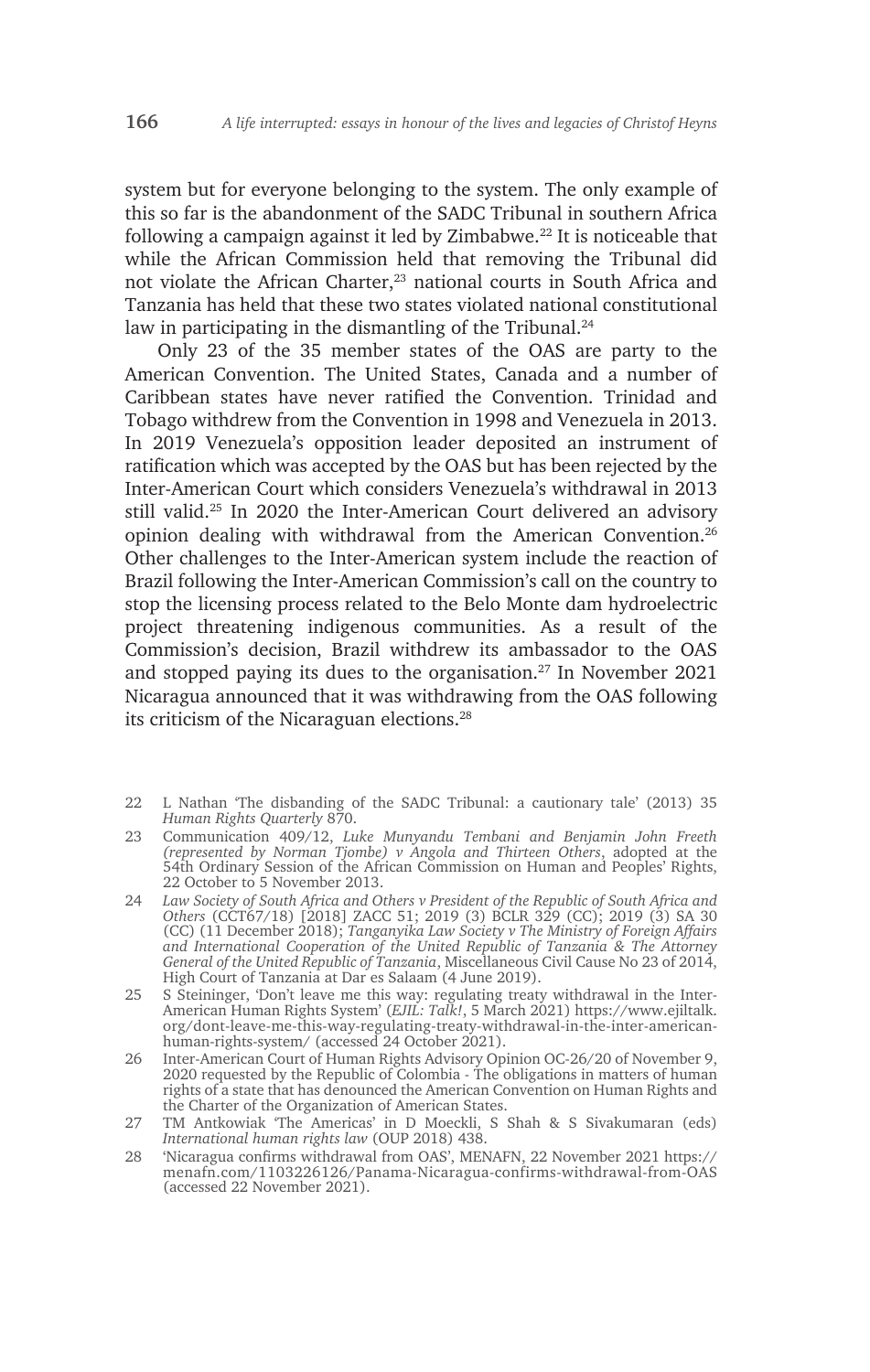#### **Membership of monitoring bodies and staffing**

In *Minimum standards* we suggested criteria for membership of regional human rights.29 These criteria are equally applicable to UN human rights treaty bodies. We suggested a public, transparent system for appointment of members but this has not been adopted by regional human rights bodies nor in relation to UN treaty monitoring bodies. The national nomination procedure and the election by the Parliamentary Assembly of the CoE of judges of the European Court of Human Rights remains the most transparent procedure.<sup>30</sup> However, as discussed below, gender inequity remain a challenge for the European Court. ECOWAS in 2006 established an ECOWAS Judicial Council composed of Chief Justices of the member states, which recommends candidates for appointment to the ECCJ to the Authority.<sup>31</sup> However, the nomination process for membership of the African Commission and African Court lacks transparency and interest from member states to nominate members.32 Boeglin commenting on the election of new members of the Inter-American Court in 2021 noted<sup>33</sup>

One might assume that the choice of persons to be appointed to the highest human rights body in the region would be subject to careful selection, in order to find the most suitable people, with the best preparation and commitment to the cause of human rights; and that in this selection process, a way would be sought to involve civil society organisations, universities and specialised human rights centres to present a final shortlist of candidates to the political decision-makers. Nothing could be further from the truth.

It is noticeable that the UN does not have any independence criteria for membership of monitoring bodies. Thus, for example, serving ambassadors are members of the UN Human Rights Committee.<sup>34</sup> In

<sup>29</sup> Heyns and Killander (n 1) 545.

<sup>30</sup> International Justice Resource Center 'ECtHR: Composition and election process', https://ijrcenter.org/wp-content/uploads/2020/07/ECtHR-EC-mini-guidefinal-1. pdf (accessed 22 November 2021). In 2010 the CoE established an Advisory Panel of Experts on Candidates for Election as Judges to the European Court of Human Rights, see https://www.coe.int/en/web/dlapil/advisory-panel

<sup>31</sup> Supplementary Protocol A/SP.2/06/ 06.

<sup>32</sup> Amnesty International 'The State of African Regional Human Rights Bodies and Mechanisms 2019-2020' (2020) 14–16.

<sup>33</sup> N Boeglin 'The election of new members of the Inter-American Court of Human Rights in 2021: some reflections', 27 October 2021, https://www.pressenza. com/2021/10/the-election-of-new-members-of-the-inter-american-court-ofhuman-rights-in-2021-some-reflections/ (accessed 30 November 2021).

<sup>34</sup> 'Human Rights Committee - Membership' https://www.ohchr.org/EN/HRBodies/ CCPR/Pages/Membership.aspx (accessed 13 November 2021). The member from Egypt is a retired ambassador, the Ugandan member is the legal adviser to the permanent mission of Uganda to the UN, the Chilean member is a retired member of the Chilean foreign affairs department, the Togolese member is a senior civil servant in the ministry of justice of Togo.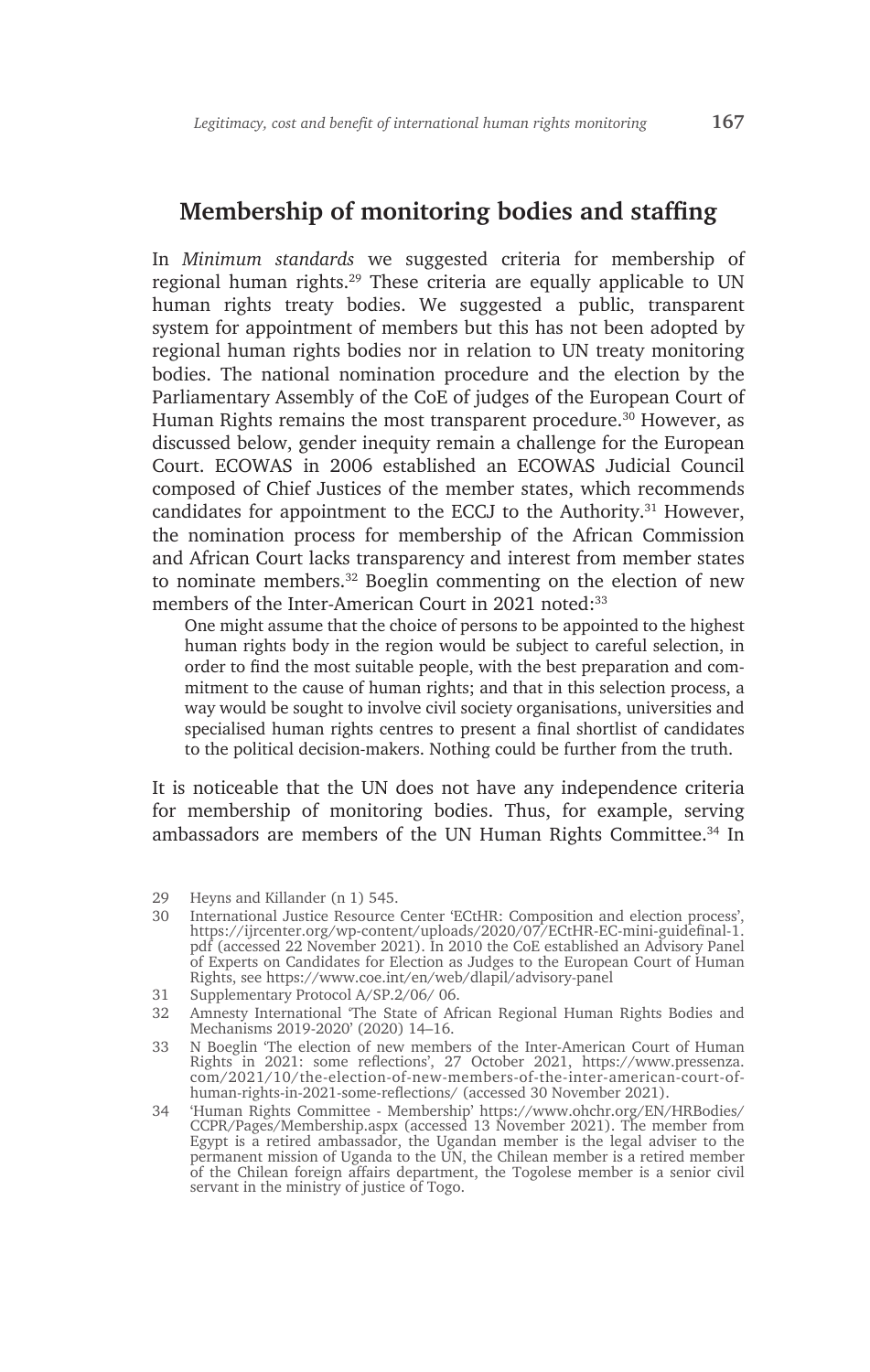contrast, government officials are precluded from serving as members of the African Commission or African Court. Also, '[m]embership on the InterAmerican Commission on Human Rights is incompatible with engaging in other functions that might affect the independence or impartiality of the member or the dignity or prestige of his post on the Commission.'35

Equitable regional representation is a concern in the UN bodies. When Christof joined the Human Rights Committee in 2017, it had five members from Africa, one member from the Asia Pacific Region, two members from Latin America and the Caribbean, eight members from the Western Europe and others group and one member from the Eastern Europe Group. Clearly there was a regional imbalance. This regional imbalance was not unique to this year or to this treaty monitoring body.

Members of monitoring bodies are elected based on nationality, not where a person is based. Thus, some members of UN treaty monitoring bodies and special procedure holders are based outside their country of nationality. This is more common in relation to nationals of states in the Global South who are based at institutions in the Global North, making the geographical distribution of membership of UN bodies even more skewed than it appears on paper.<sup>36</sup> This bias towards the Global North becomes even more apparent when one considers where members of monitoring bodies were educated, with educational institutions in the Global North featuring prominently in the CVs of members of monitoring bodies from the Global South.<sup>37</sup> While education in the Global North is a prominent feature also among members of the regional human rights bodies in Africa and the Americas, members of the regional monitoring bodies are generally based in their regions.

One membership criterion in terms of which some improvement has been made over the years is the number of women on monitoring bodies. The first woman on the UN Human Rights Committee, established in 1977, was elected in 1984, the second in 1986 and the

<sup>35</sup> Statute of the Inter-American Commission on Human Rights art 8.

<sup>36</sup> For example, in relation to thematic special rapporteur mandates with country of nationality in parenthesis: based in the US: right to Food (Lebanon), toxics (Chile), international solidarity (Nigeria), racism (Zambia), sexual orientation and gender identity (Costa Rica); based in Europe: SR on freedom of expression (Bangladesh); SR on peaceful assembly (Togo); SR religion (Maldives); based in Australia: SR on extrajudicial executions (Chile)

<sup>37</sup> Postgraduate study destinations outside of their home countries for members of the Human Rights Committee: Canada (members from Guyana, Tunisia) France (members from Chile, Greece Paraguay, Tunisia), Germany (member from Chile) Netherlands (members from Albania, Morocco, Slovenia) Spain (member from Paraguay), Sweden (member from Canada), (Switzerland (members from Egypt, Morocco, Slovenia), UK (members from Ethiopia, Guyana), US (members from South Korea and Uganda). Only the members from France, Japan, Portugal, Spain and Togo only have education from their home countries. Most members from the Global South undertook no postgraduate studies in their home countries and none of them in any other country in the Global South.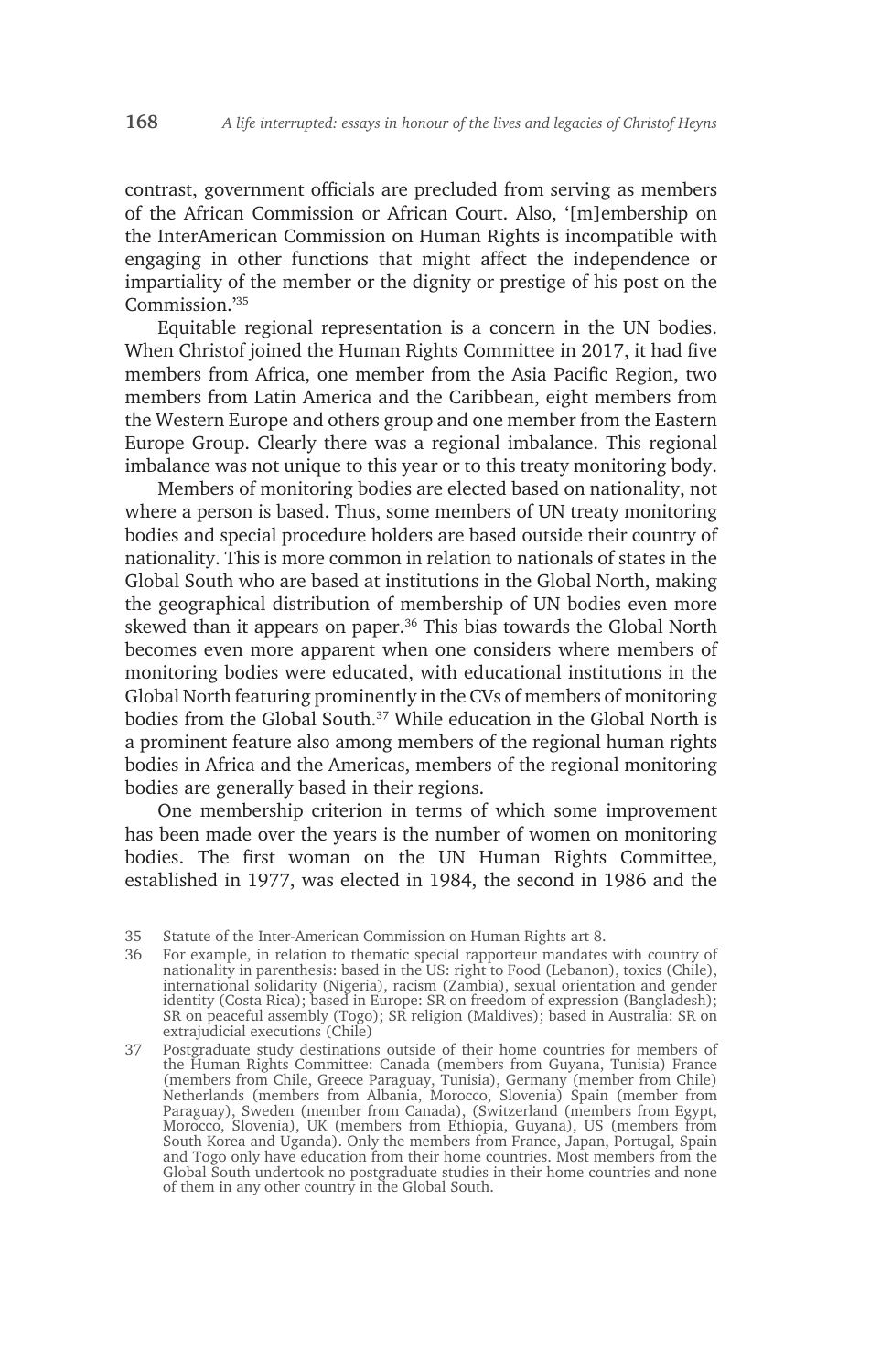third in 1992. By the time Christof joined the Committee in 2017, eight of 18 Committee members were women. This number has dropped to seven as of November 2021.38

As of November 2021, five of the seven Commissioners on the Inter-American Commission on Human Rights are women. From 2016 to 2021 only one of the seven judges of the Inter-American Court of Human Rights was a woman.39 However, the gender composition of the Court was significantly improved in the election announced in November 2021 for four new judges taking office from 2022 to 2027.40 Four of the seven judges will now be women. As of November 2021, only 14 of 47 judges on the European Court of Human Rights are women.<sup>41</sup> This is despite Parliamentary Assembly of the CoE not considering national nomination lists with only men.42

The inequity in relation to geographical balance in membership of monitoring bodies is also evident in the staffing of the UN. Recruitment is organised according to a system of 'desirable ranges' in which nationals of states which makes the largest contribution to the UN's general budget are the ones who hold most professional posts with the organisation.43

### **Interpretation**

In *Minimum standards* we noted:44

The human rights systems of a regional IGO, in respect of countries that are also subject to other international human rights supervisory systems, should be geared towards complementarity. The general rule should be in favour of deference to global standards as minimum requirements. A regional system should not consider cases that have already been decided on the global level.

Elsewhere I have considered the approach of regional human rights bodies to interpretation and how there is a movement towards convergence

- 38 'Human Rights Committee Membership' (n 34); For an overview of the issue of gender representation in the UN human rights system see: Human Rights Council Advisory Committee, 'Current Levels of Representation of Women in Human Rights Organs and Mechanisms: Ensuring Gender Balance' (2021).
- 39 'Composiciones Corte Interamericana de Derechos Humanos 1979-2019' https:// www.corteidh.or.cr/docs/composiciones/composiciones.pdf (accessed 30 November 2021).
- 40 'Verónica Gómez Elected as One of the Judges of the Inter-American Court of Human Rights (2022-2027)' (*GlobalCampus of Human Rights - GCHR*) https://gchuman rights.org/news-events/latest-news/news-detail-page/veronica-gomez-elected-asone-of-the-judges-of-the-inter-american-court-of-human-rights-2022-2027.html (accessed 14 November 2021).
- 41 European Court of Human Rights 'Composition of the Court', https://www.echr. coe.int/Pages/home.aspx?p=court/judges&c (accessed 22 November 2021).
- 42 International Justice Resource Center (n 30).
- 43 A/73/372/Add.3
- 44 Heyns & Killander (n 1) 544.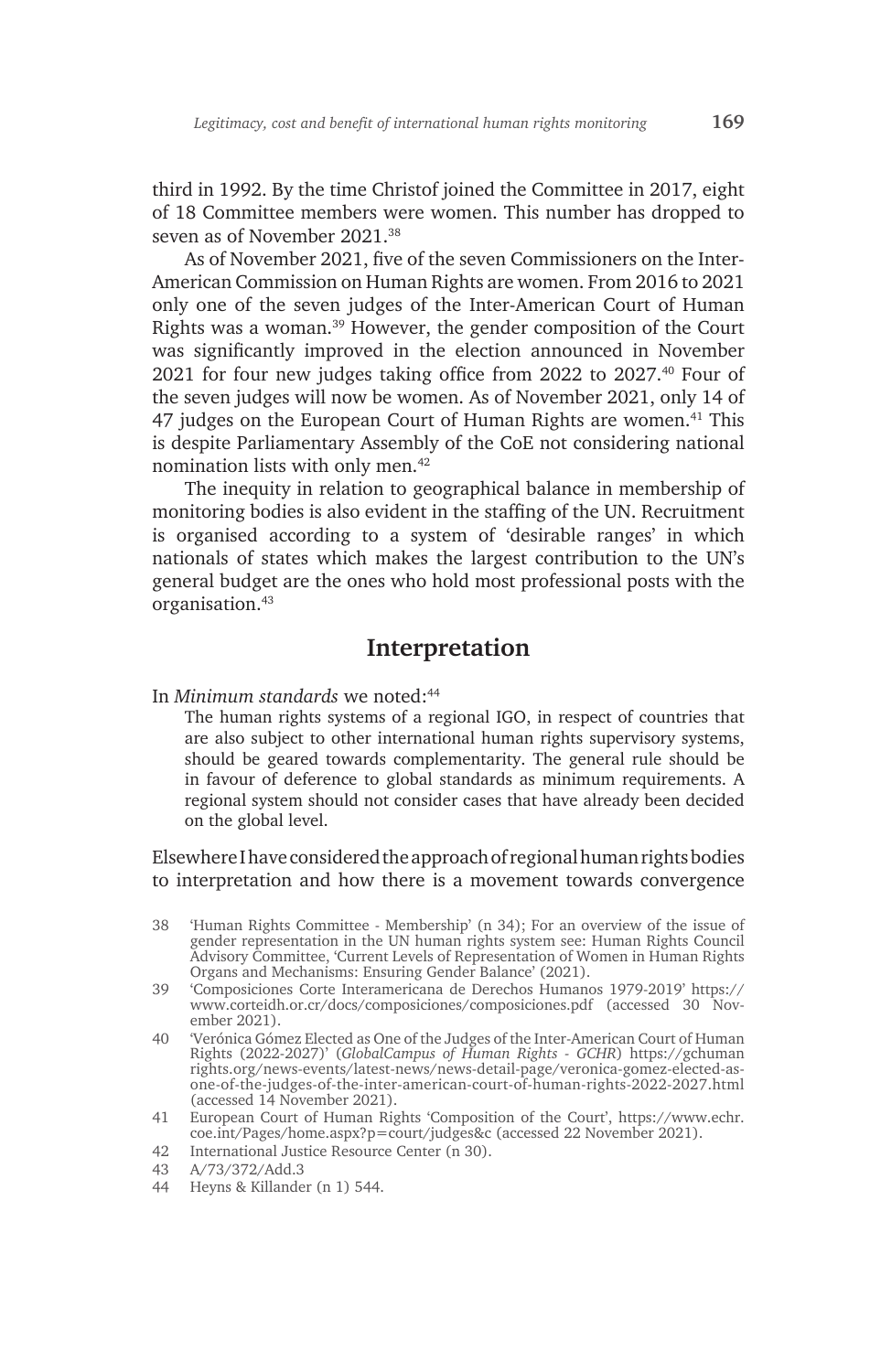driven by institutional dialogue.45 This dialogue clearly also involves the UN human rights system and national courts and quasi-judicial bodies such as national human rights institutions (NHRIs). However, it is noticeable that, while UN treaty monitoring bodies may be influenced by developments elsewhere, they very rarely explicitly refer to such developments in the 'views' adopted on individual communications. National engagement with the interpretation by international human rights bodies varies significantly and is of course not only relevant in a judicial setting but also in development of legislation, policy and institutional frameworks.

Arguably policy guidance provided by international human rights law, whether UN or regional, is more important than outcomes in individual cases, though as noted below even when it comes to individual relief, a favourable judgment is but one of the tools in the national mobilisation for change.

All states should seriously considered the guidance that monitoring bodies provides. The International Court of Justice in *Diallo* noted as follows in relation to the interpretation of the ICCPR by the Human Rights Committee:46

Since it was created, the Human Rights Committee has built up a considerable body of interpretative case law, in particular through its findings in response to the individual communications which may be submitted to it in respect of States parties to the first Optional Protocol, and in the form of its "General Comments".

Although the Court is in no way obliged, in the exercise of its judicial functions, to model its own interpretation of the Covenant on that of the Committee, it believes that it should ascribe great weight to the interpretation adopted by this independent body that was established specifically to supervise the application of that treaty. The point here is to achieve the necessary clarity and the essential consistency of international law, as well as legal security, to which both the individuals with guaranteed rights and the States obliged to comply with treaty obligations are entitled.

The Court continued in relation to the relevance of the jurisprudence of the African Commission in relation to the interpretation of the African Charter on Human and Peoples' Rights:<sup>47</sup>

Likewise, when the Court is called upon, as in these proceedings, to apply a regional instrument for the protection of human rights, it must take due account of the interpretation of that instrument adopted by the independent bodies which have been specifically created, if such has been the case, to monitor the sound application of the treaty in question.

<sup>45</sup> M Killander 'Interpreting regional human rights treaties' (2010) 7 *Sur International Journal on Human Rights* 145.

<sup>46</sup> *Affaire Ahmadou Sadio Diallo (République de Guinée c République Démocratique du Congo): arrêt du 30 novembre 2010* para 66.

<sup>47</sup> Diallo (n 46) para 67.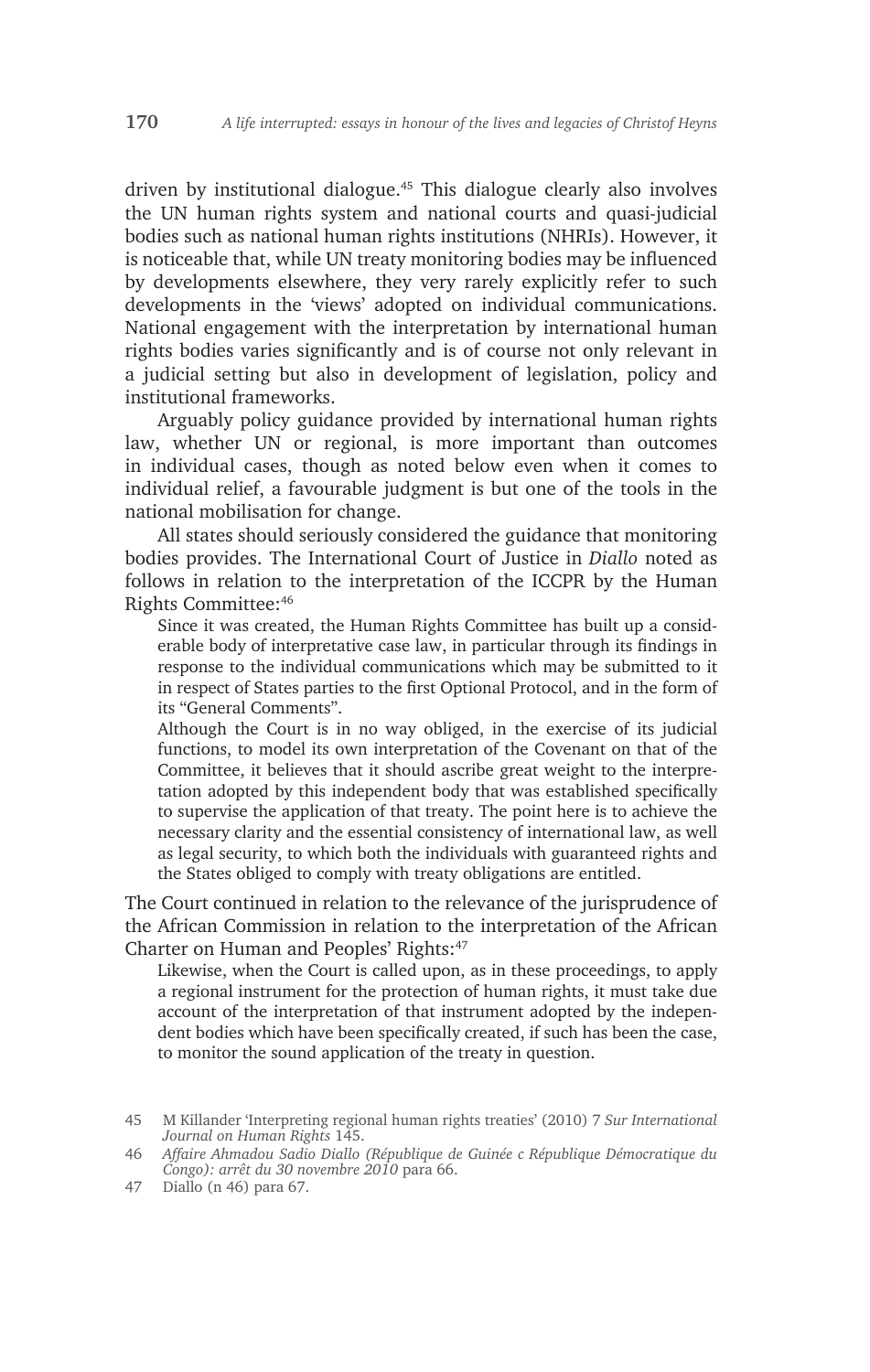#### **Follow up on implementation**

Implementation of judgments of international courts and decisions of quasi-judicial bodies remain a challenge. The 2020 Activity Report of the African Court notes:<sup>48</sup>

One of the major challenges facing the Court at the moment is the perceived lack of cooperation from Member States of the African Union, in particular, in relation to the poor level of compliance with the decisions of the Court. Of the over 100 judgments and orders rendered by the Court, as at the time of writing this Report, only one State Party, that is, Burkina Faso, had fully complied with the judgments of the Court, one other State, the United Republic of Tanzania, has complied partially with some of the Judgments and orders against it, the Republic of Côte d'Ivoire has filed its compliance report but the Applicants dispute the facts, while the other States such as Benin, Libya and Rwanda, have not complied at all, with some openly indicating that they will not comply with the orders and judgments of the Court.

As noted by Stafford in relation to the European Court, '[i]f the system is to function effectively, judgments from the Strasbourg Court need to result not just in justice for the individual, but in the legal or practical reforms necessary to ensure that the same violation does not happen again in the society as a whole.'49

The CoE has an elaborate supervision procedure, with most judgments following the 'standard procedure' and an 'enhanced procedure' being 'used for cases requiring urgent individual measures or revealing important structural problems (in particular pilot-judgments) and for inter-state cases.'50 It is notable that the CoE allocates a significant budget for effective implementation of the judgments of the European Court of Human Rights. For 2020, the budget for this was Euro 19,3 million compared to a budget of Euro 74 million of the operations of the European Court.<sup>51</sup> While serious concerns around implementation of judgments of the European Court remain, this focus on implementation and ensuring for example that compensation is paid out is one likely reason for the popularity of submitting cases to the Court.

<sup>48</sup> African Court (n 20) para 37.

<sup>49</sup> G Stafford 'The implementation of iudgments of the European Court of Human Rights: Worse than you think – part 2: The hole in the roof' (*EJIL: Talk!*, 8 October 2019) https://www.ejiltalk.org/the-implementation-of-judgments-ofthe-european-court-of-human-rights-worse-than-you-think-part-2-the-hole-in-theroof/ (accessed 23 October 2021).

<sup>50</sup> 'Supervision of execution of judgments of the European Court of Human Rights' (*Committee of Ministers*) https://www.coe.int/en/web/cm/execution-judgments (accessed 23 October 2021).

<sup>51</sup> 'Council of Europe Programme and Budget 2020-2021' https://rm.coe. int/1680994ffd (accessed 13 October 2021).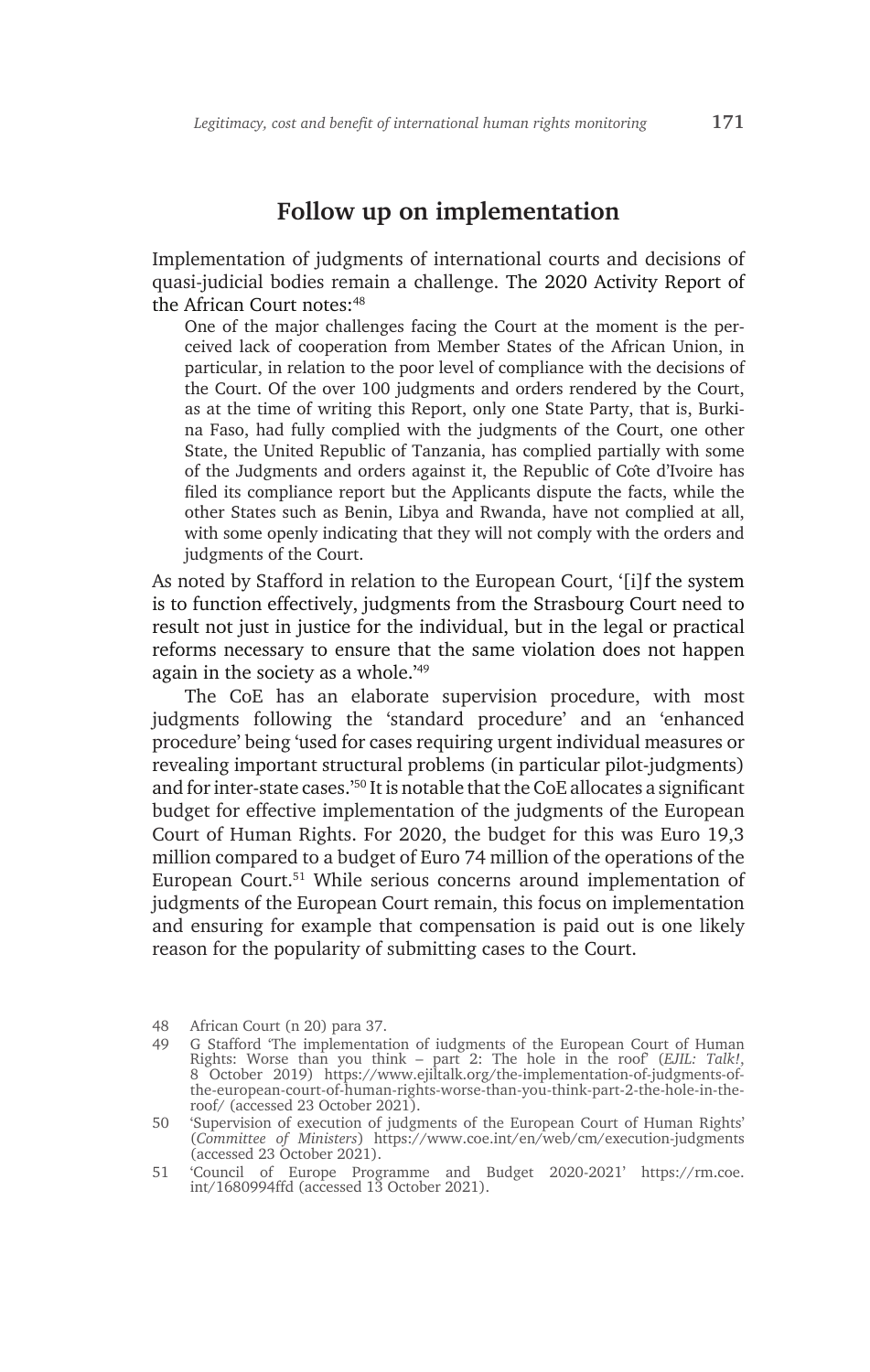Similarly to the European Convention, the Protocol establishing the African Court on Human and Peoples' Rights provides that the AU Executive Council shall monitor the implementation of the Court's judgments. The African Court provides information on the implementation of judgments in its annual reports. However, the AU Executive Council seemingly has taken little action to ensure implementation, not even calling for compliance with the judgments of the courts in its annual adoption of the activity reports of the Commission since its decision on the 2017 Activity Report in 2018.<sup>52</sup> This silence contrasts with the Executive Council's call for the implementation of the African Commission decisions in its 2020 activity report.53 However, a framework for implementation of the judgments of the African Court is currently being considered by the AU political bodies and the Court is set to establish a Compliance Monitoring Unit.<sup>54</sup>

In the Inter-American human rights system, the Court itself plays an important role in monitoring compliance with its judgments, while the political bodies of the OAS are not involved in ensuring compliance.<sup>55</sup>

Of course impact is much broader than compliance. For example, Palacios Zuloaga has shown in relation to the Inter-American Court 'how civil society organizations value the declarative justice provided by the Court, how they mobilize around human rights litigation and how adept they are at deploying rulings in such a way as to produce impact beyond compliance and even in the absence of any compliance at all.'56 This is in line with the importance 'to harness the treaty system to domestic forces – "domestic constituencies" – that will ensure its realisation' as highlighted by Christof and Frans Viljoen in their study on the impact of the UN human rights treaty monitoring bodies.<sup>57</sup>

<sup>52</sup> Decision on the Activity Report of the African Court on Human and Peoples' Rights, Doc EX.CL/1258(XXXVIII). The last time the Executive Council called for compliance with the judgments of the Court was when it adopted the 2017 Activity Report of the Court: Decision on the 2017 Activity Report of the African Court on Human and Peoples' Rights, Doc EX.CL/Dec.994(XXXII)Rev.1, para 9.

<sup>53</sup> Decision on the Activity Report of the African Commission on Human and Peoples' Rights (ACHPR), Doc EX.CL/1259(XXXVIII), para 8.

<sup>54</sup> African Court (n 20) para 43.

<sup>55</sup> Inter-American Court of Human Rights 'Learn about the monitoring compliance with judgment' https://www.corteidh.or.cr/conozca\_la\_supervision.cfm?lang=en (accessed 23 November 2021).

<sup>56</sup> P Palacios Zuloaga 'Judging Inter-American human rights: the riddle of compliance with the Inter-American Court of Human Rights' (2020) 42 *Human Rights Quarterly* 392.

<sup>57</sup> C Heyns & F Viljoen *The impact of the United Nations human rights treaties on the domestic level* (Kluwer Law 2002) 6.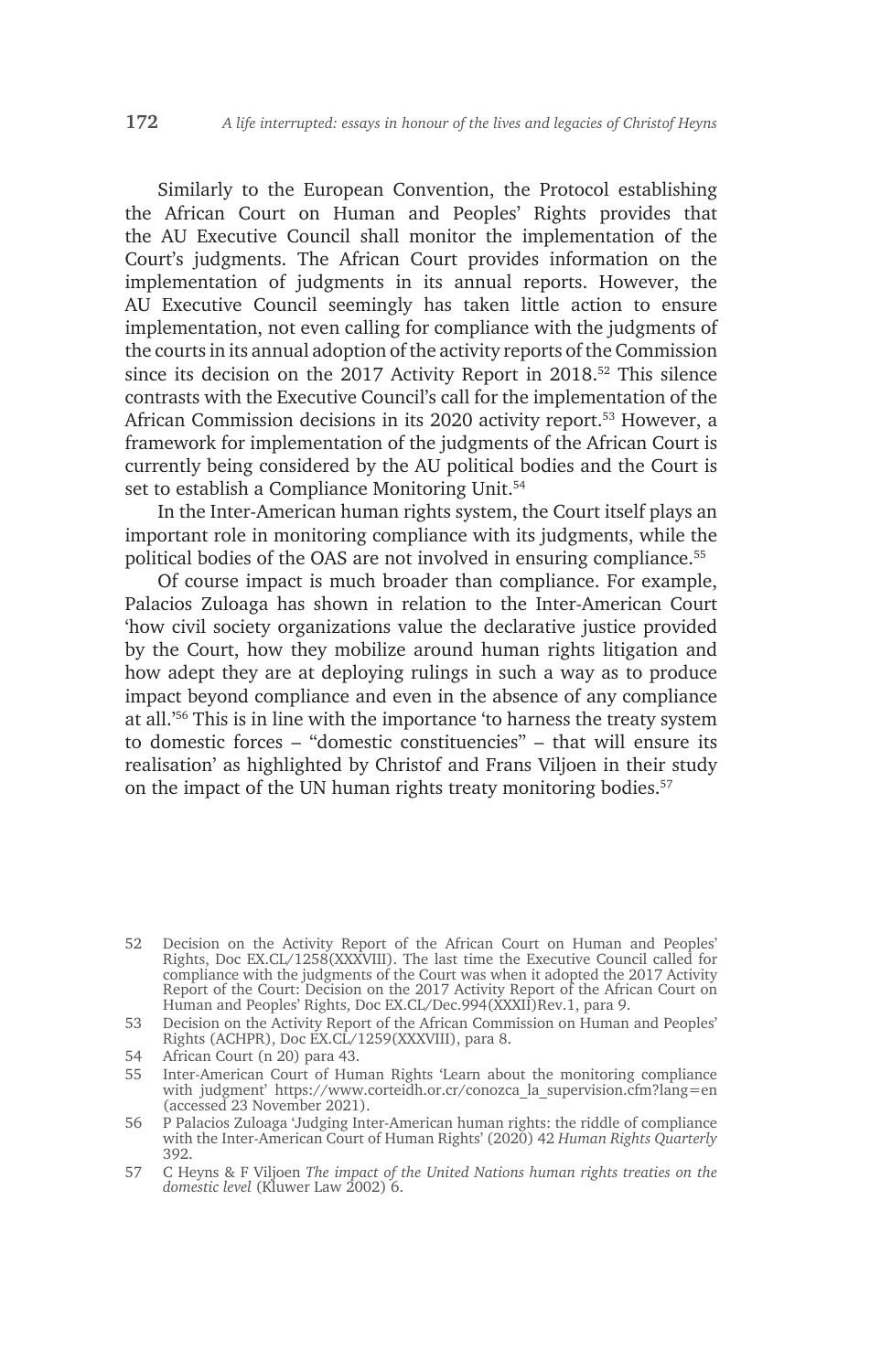#### **Resources**

One common criticism expressed by international human rights monitoring bodies is the slow pace of national judicial/quasi-judicial processes. This criticism is equally valid for the monitoring bodies themselves. For example, in October 2021, the African Commission published a decision delivered in March 2020 finding no violation in relation to political participation of refugees in elections in Zimbabwe.58 The complaint had been submitted in 2012 and the Commission refers to no procedural hurdles after the submissions of the parties on the merits in 2015. Why it took another five years to decide the complaint and another year and a half to make it public remains a mystery, especially considering that the Commission has a modest case load. However, regrettably, the long time to decide the complaint is in line with the Commission's established practice.

The European Court is drowning in applications. In 2020 the Court received 41,700 applications, which were allocated for judicial decision and 39,190 decisions made.<sup>59</sup> A significant number of 14,150 applications were disposed of administratively. Pending decisions stood at 62,000 at the end of the year. In comparison, the Inter-American Court received 23 new contentious cases in 2020 leaving it with a balance of 48 cases to decide at the end of the year. The African Court received 40 contentious cases in 2020 and one request for an advisory opinion.60 At the end of the year it had 210 contentious cases and two requests for advisory opinion pending before it.

The slow moving machinery of international human rights monitoring is not only evident in relation to petitions. State reporting is a procedure under the African and UN human rights systems. Under the African Charter a state should submit a report on steps it has taken to implement the provisions under the Charter every second year. Hardly surprising, no state has submitted reports according to this timeline. The reason the Commission can consider the reports relatively soon after they have been submitted is that states combine reports so that most states submit a report every 6 to 10 years, although six parties to the African Charter have never submitted a report.<sup>61</sup> State reporting also poses a challenge for the UN treaty monitoring bodies. To cope

<sup>58</sup> Communication 430/12, *Gabriel Shumba and Others (represented by Zimbabwe Lawyers for Human Rights) v Zimbabwe*, adopted at the 27th extraordinary session, 19 February to 4 March 2020.

<sup>59</sup> European Court of Human Rights, 'Analysis of Statistics 2020' (2020).

<sup>60</sup> African Court (n 20) para 10.

<sup>61</sup> African Commission on Human and Peoples' Rights 'State reports and concluding observations https://www.achpr.org/statereportsandconcludingobservations (accessed 30 November 2021).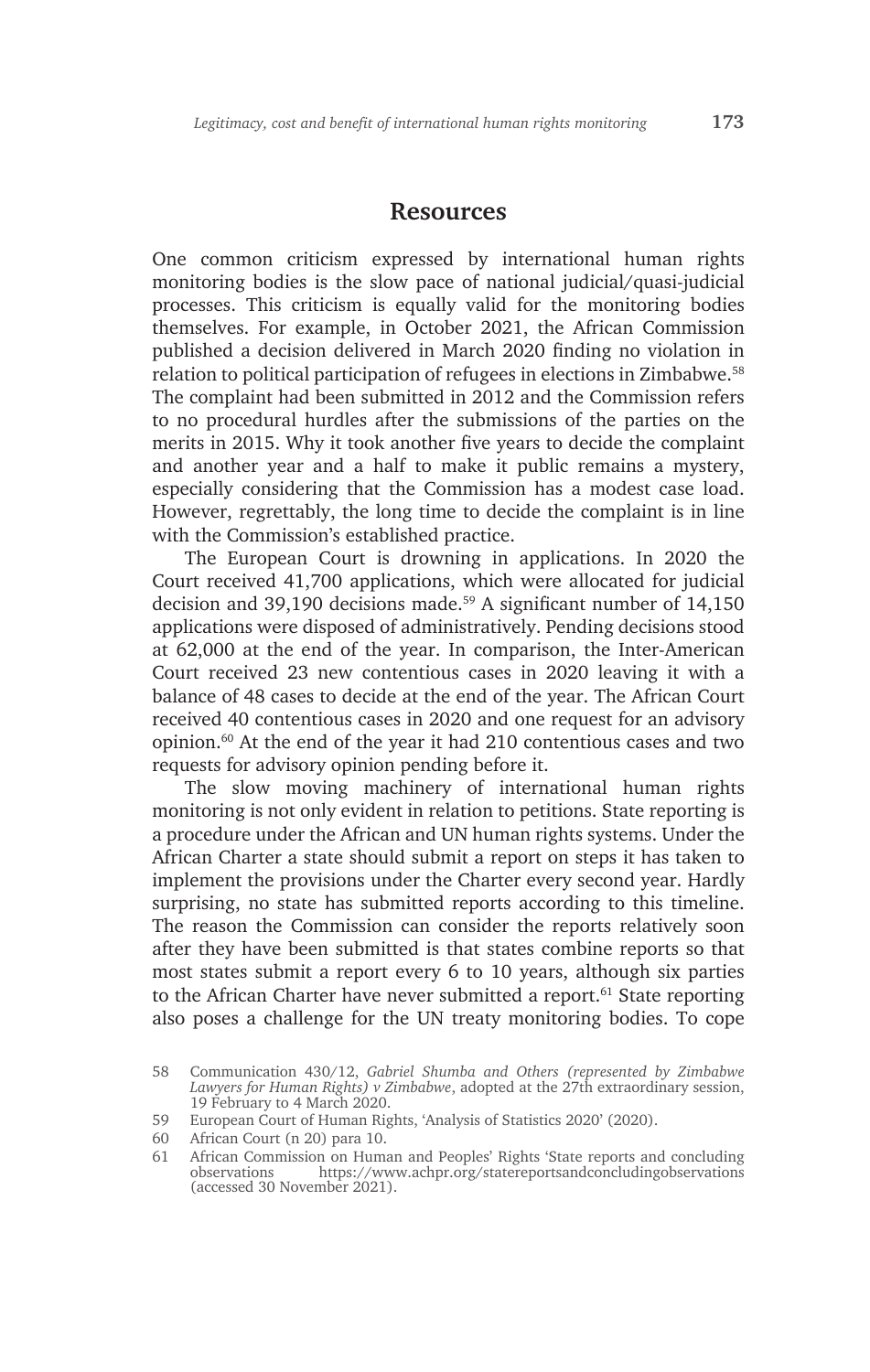most UN treaty monitoring bodies have adopted simplified reporting procedures where they request states to submit reports focusing on a specific list of issues and the Human Rights Committee has introduced a 'predictable review cycle … based on an eight-year cycle, which includes periods for the submission of reports and constructive dialogue with the Committee.<sup>'62</sup> Of course state reporting is not only a burden on the monitoring bodies but also on states with limited resources at their disposal.

Lack of resources is often singled out as the reason for the slow moving wheels of international justice, whether deciding on cases or considering state reports. One of the reasons for the resource constraint is the high cost of human resources for international human rights monitoring. This is linked to that international civil servants are more costly than most of their national equivalents. In the UN Secretariat the salaries of professional staff is determined according to the *Noblemaire*  principle, that the salary of a UN professional staff member is set according to the highest pay level of a member state. This has so far been determined to be the federal civil service of the United States.<sup>63</sup> Remuneration in regional IGOs is similarly high compared to most national civil services.

With the exception of the judges of the European Court of Human Rights, members of monitoring bodies are generally not full time employees but are paid honoraria per day they are attending sessions.<sup>64</sup>

Comparing resources dedicated to human rights work between different IGOs is difficult. Here I will only provide a simplistic comparison between the regional courts based on the number of judgments delivered in 2020 and the budget provided for the respective court. The Inter-American Court delivered 23 judgments and had a budget of US\$ 7,1 million, the African Court delivered 21 judgments (including one advisory opinion) with a budget of US\$ 10,5 million (reduced from US\$ 13,5 million US\$ due to Covid-19) and the European Court delivered 872 judgments (381 chamber, 480 committee, 10 grand chamber, 1 advisory opinion) with a budget of 74 million Euros, corresponding to approximately US\$ 85 million.<sup>65</sup> The cost per judgment was

<sup>62</sup> Human Rights Committee 'The predictable review cycle' https://www.ohchr.org/ EN/HRBodies/CCPR/Pages/PredictableReviewCycle.aspx (accessed 30 November 2021).

<sup>63</sup> International Civil Service Commission, 'United Nations Common System of Salaries, Allowances and Benefits' (2021) 2 https://icsc.un.org/Resources/SAD/ Booklets/sabeng.pdf (accessed 14 November 2021).

<sup>64</sup> For example the honoraria per day for members of the Inter-American Commission and Court is US\$ 300 per day. OAS 'Approved budget' http://www.oas.org/ budget/2020/Approved Budget 2020.pdf (accessed 14 November 2021).

<sup>65</sup> African Court (n 21) para 13 (judgments on jurisdiction, admissibility, merits, reparations and review); Inter-American Court *Annual Report 2020* 43 (19 judgments on preliminary objections, merits, reparations and costs; 4 judgments on interpretation); European Court of Human Rights *Annual Report 2020* 149. On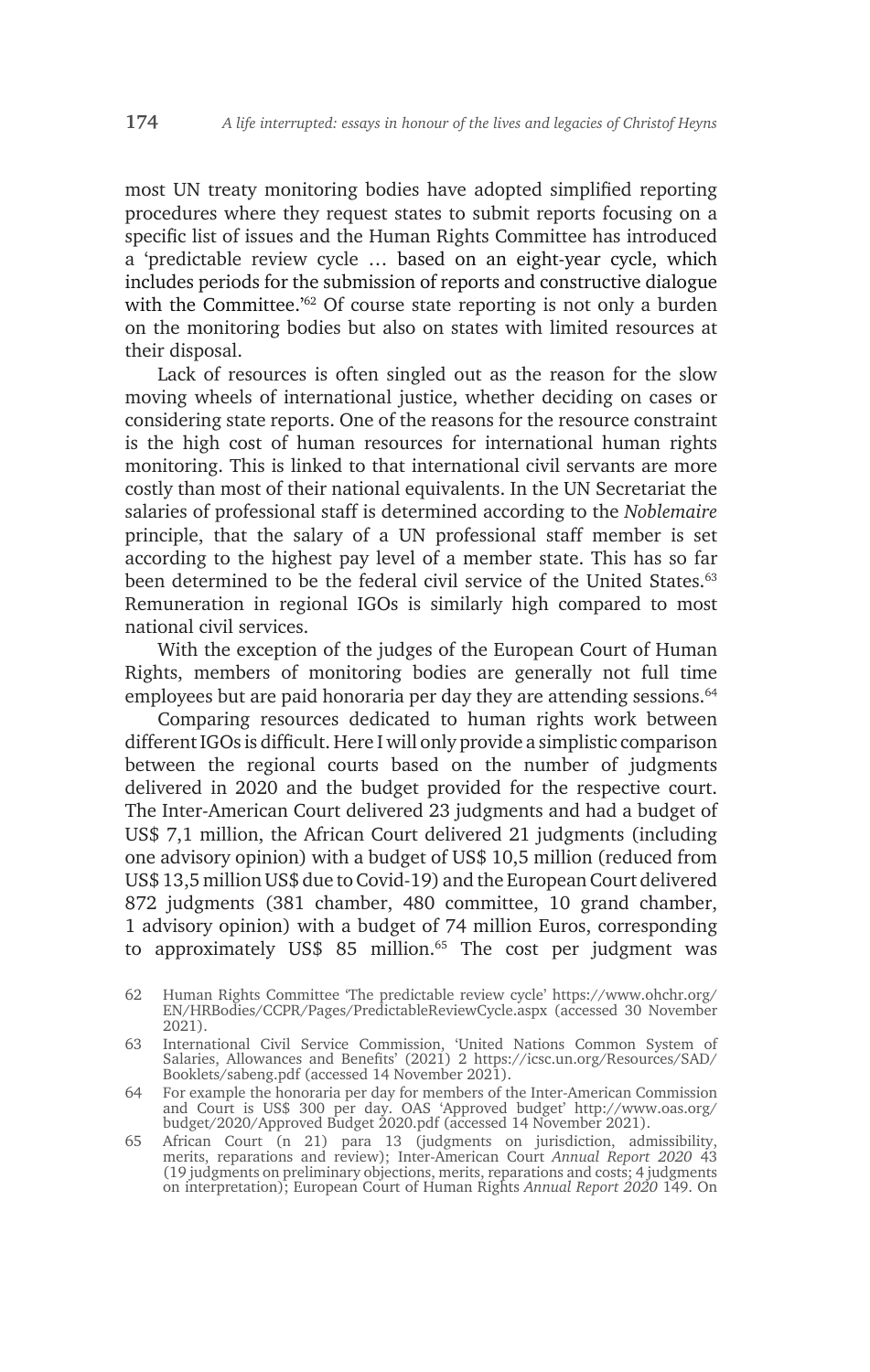approximately US\$ 10,000 for the European Court, US\$ 300,000 for the Inter-American Court and US\$ 500,000 for the African Court.

Of course there are many activities of the courts outside delivering substantive judgments. The number of judgments above leaves out both provisional measures decisions which is much more common at the Inter-American Court and African Court than the European Court and the extensive number of cases thrown out by the courts each year on jurisdiction and admissibility grounds. In 2020, the European Court struck out or declared inadmissible 36,261 applications.

In the African and European human rights systems less resources are provided for the wider mandates of the African Commission (6 million US\$, compared to 13 million US\$ for the African Court for 2020)66 and the Council of Europe Commissioner of Human Rights (3,8 million Euro) than for the respective regional courts. The OAS on the other hand provides more resources for the Inter-American Commission than the Inter-American Court (5,3 million US\$ for the Court and 10,6 million US\$ for the Commission for  $2020$ .<sup>67</sup> Despite this, the Inter-American Commission has experienced serious financial difficulties.<sup>68</sup>

Despite the seemingly high costs set out above, it is noticeable that the cost of the human rights mechanisms are relatively low compared to other aspects of the organisations. For 2020 the human rights work of the UN was allocated US\$ 116,4 million,<sup>69</sup> or 3.7% of the UN budget. The 2020 budgets for the main regional IGOs were US\$ 647,3 million for the AU, US\$ 82,7 million for the OAS in 2020, and Euro 254 million for the CoE. The higher percentage allocated to the human rights bodies in the Inter-American system illustrates the more narrow mandate of the OAS as an IGO in the Americas compared to other regional IGOs. In the African context the political bodies have highlighted the importance that the human rights bodies are financed from internal resources. However, project funding by international donors remain common.

In *Minimum standards* we noted that '[t]he commissioners and judges should control the appointment of key staff.'70 At its September 2020 meeting the Executive Council finally granted the African Commission 'the mandate to recruit its own critical staff with the assistance of the

the budgets see African Court (n 20) paras 23-24; OAS (n 64); CoE (n 51).

<sup>66</sup> Amnesty International (n 32) 47.

<sup>67</sup> OAS (n 64).

<sup>68</sup> Antkowiak (n 27) 437.

<sup>69</sup> UN Office of the High Commissioner for Human Rights 'OHCHRs funding and budget' https://www.ohchr.org/en/aboutus/pages/fundingbudget.aspx#:~:text =The%20initial%20regular%20budget%20appropriation,US%24105.6%20 million%20in%202019 (accessed 17 December 2021).

<sup>70</sup> Heyns & Killander (n 1) 545.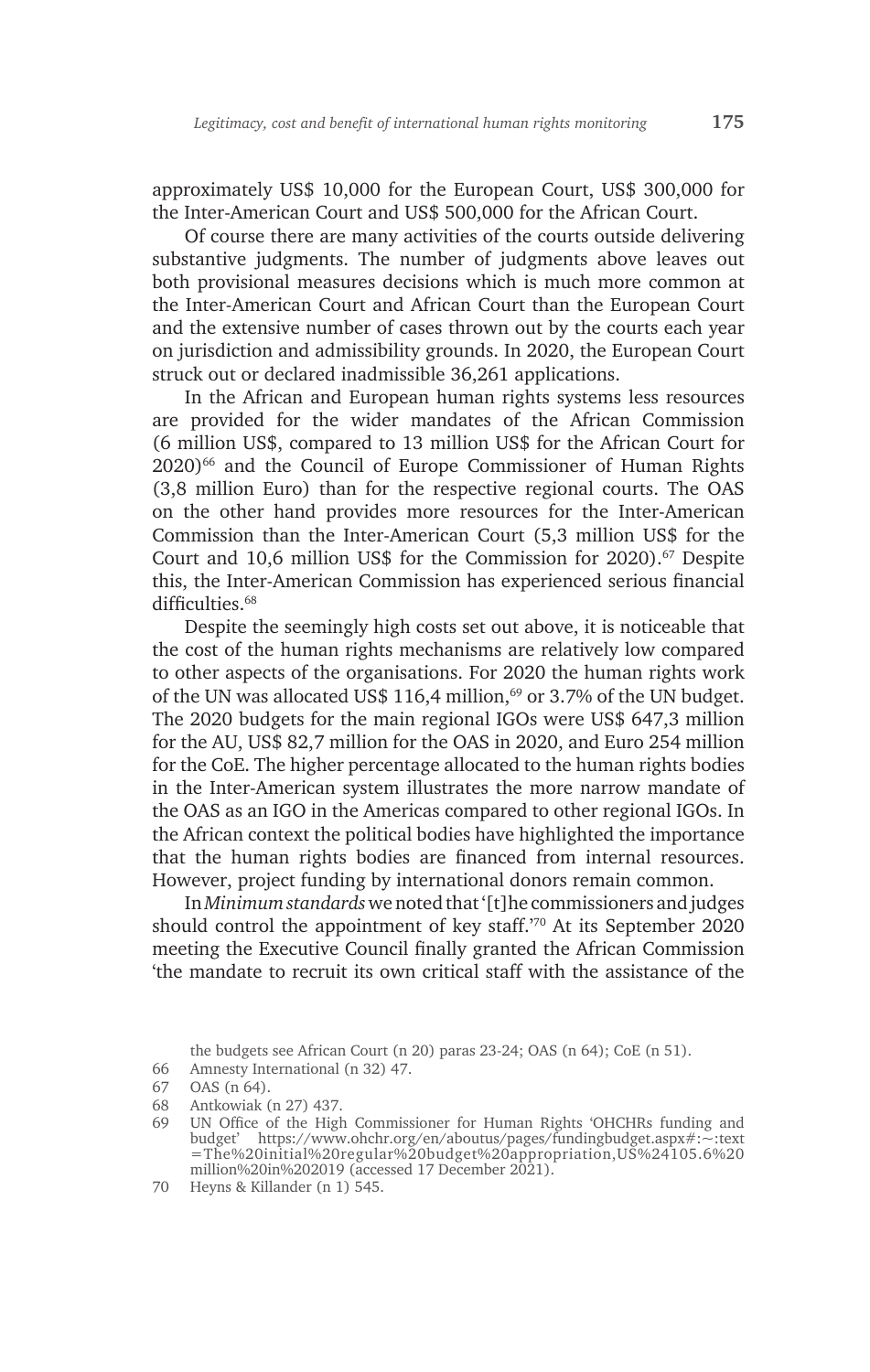R10 Committee of Experts'.71 In contrast, the OAS Secretary General in August 2020 refused to renew the contract of the Executive Secretary of the Inter-American Commission despite the Commission unanimously supporting an extension of his mandate.<sup>72</sup>

### **Conclusion**

Legitimacy in the context of international organisations relates to how the organisation and its organs are viewed by government representatives, national courts, civil society and the general population of that state. Clearly not all of these would have the same views. However, the lack of even basic knowledge of the human rights systems on the part of most of these stakeholders may be a considerable legitimacy challenge. UN and regional human rights bodies are not well known beyond experts who are themselves engaged with the system. An exception is the European Court of Human Rights, which is well known among the general population of many European states, and among legal practitioners in particular. This level of knowledge may to some extent explain the big discrepancy in cases submitted to the European Court compared to other human rights bodies.

States' engagement with human rights bodies start with membership of intergovernmental organisations. Sanctions for failure to live up to membership criteria in relation to human rights are rare and mainly limited to military coups. A worrying trend is states disengaging with international human rights bodies following adverse decisions or criticism, with the dismantling of the SADC Tribunal as the most extreme example.

Monitoring bodies and their staff should be representative in terms of nationality and gender and measures taken to ensure that members of monitoring bodies are independent and committed to human rights. The overrepresentation of the Global North in UN human rights bodies and staffing is a matter of concern. The increasing number of women on human rights bodies is encouraging, but much remains to be done to fully ensure gender equality. Procedures for selection of members of human rights bodies could generally be improved.

Legitimacy further entails acceptance. Few states have fully accepted international human rights bodies as being the authoritative source on interpretation of the treaties they have been put in place. The

<sup>71</sup> 'African Commission on Human and Peoples' Rights 'Activity reports' (2021) para 9 https://www.achpr.org/activityreports/viewall?id=52 (accessed 13 October 2021).

<sup>72</sup> Human Rights Watch 'OAS leader undermining rights body', 27 August 2020, https://www.hrw.org/news/2020/08/27/oas-leader-undermining-rights-body (accessed 23 November 2021).